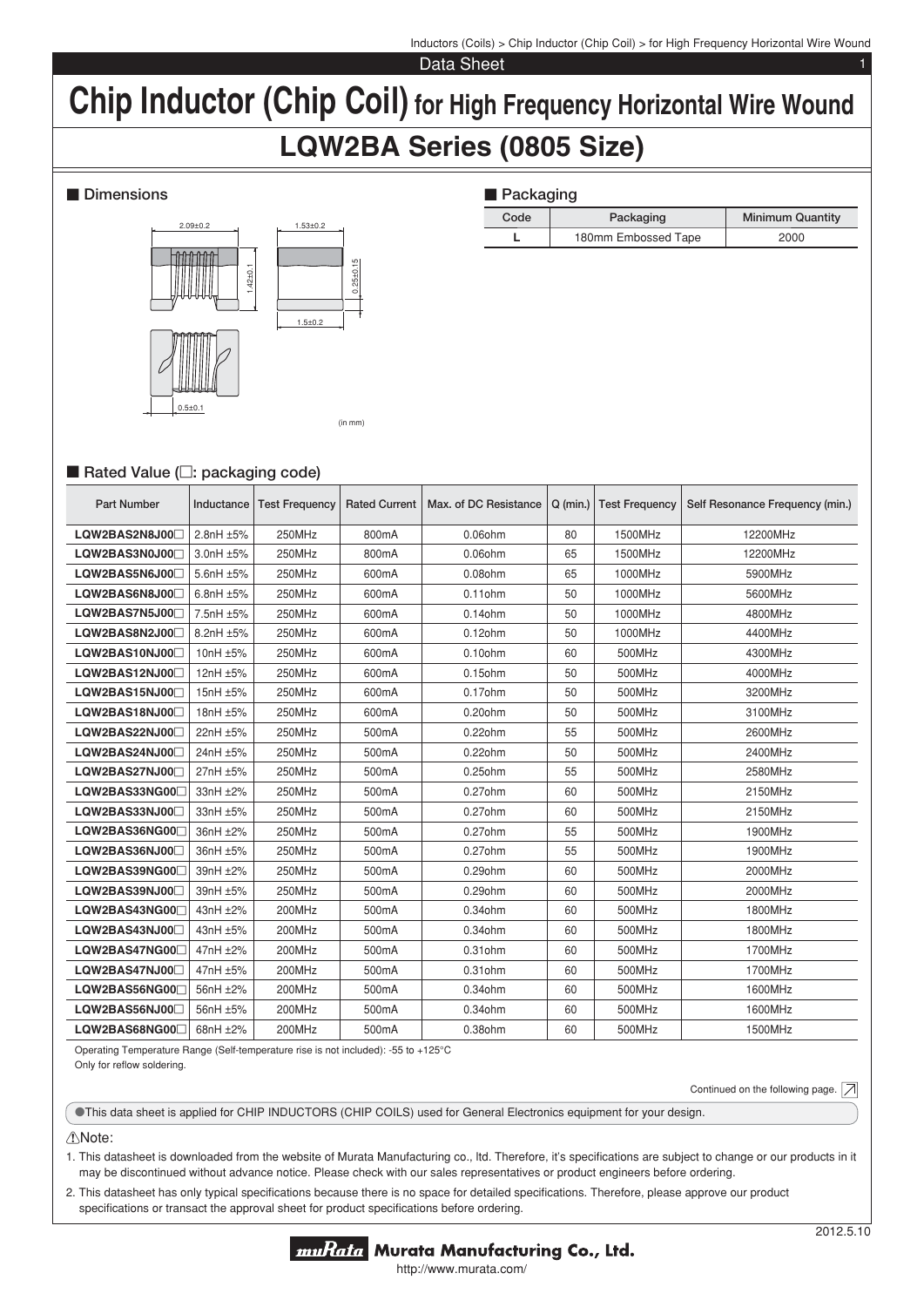|                                    |            |                       |                      | Data Sheet            |            |                       |                                 |
|------------------------------------|------------|-----------------------|----------------------|-----------------------|------------|-----------------------|---------------------------------|
| Continued from the preceding page. |            |                       |                      |                       |            |                       |                                 |
| <b>Part Number</b>                 | Inductance | <b>Test Frequency</b> | <b>Rated Current</b> | Max. of DC Resistance | $Q$ (min.) | <b>Test Frequency</b> | Self Resonance Frequency (min.) |
| LQW2BAS68NJ00                      | 68nH ±5%   | 200MHz                | 500mA                | 0.38ohm               | 60         | 500MHz                | 1500MHz                         |
| LQW2BAS82NG00 <sup>1</sup>         | 82nH ±2%   | 150MHz                | 400mA                | $0.42$ ohm            | 65         | 500MHz                | 1330MHz                         |
| LQW2BAS82NJ00                      | 82nH ±5%   | 150MHz                | 400mA                | $0.42$ ohm            | 65         | 500MHz                | 1330MHz                         |
| LQW2BAS91NG00                      | 91nH ±2%   | 150MHz                | 400mA                | 0.48ohm               | 65         | 500MHz                | 1330MHz                         |
| LQW2BAS91NJ00                      | 91nH ±5%   | 150MHz                | 400mA                | $0.48$ ohm            | 65         | 500MHz                | 1330MHz                         |
| LQW2BASR10G00 <sup>[1]</sup>       | 100nH ±2%  | 150MHz                | 400mA                | 0.46ohm               | 65         | 500MHz                | 1250MHz                         |
| LQW2BASR10J00                      | 100nH ±5%  | 150MHz                | 400mA                | 0.46ohm               | 65         | 500MHz                | 1250MHz                         |
| $LQW2BASR11G00\Box$                | 110nH ±2%  | 150MHz                | 400mA                | $0.48$ ohm            | 50         | 250MHz                | 1100MHz                         |
| LQW2BASR11J00                      | 110nH ±5%  | 150MHz                | 400mA                | 0.48ohm               | 50         | 250MHz                | 1100MHz                         |
| LQW2BASR12G00 <sup>[1</sup>        | 120nH ±2%  | 150MHz                | 400mA                | $0.51$ ohm            | 50         | 250MHz                | 1100MHz                         |
| LQW2BASR12J00                      | 120nH ±5%  | 150MHz                | 400mA                | $0.51$ ohm            | 50         | 250MHz                | 1100MHz                         |
| LQW2BASR15G00al                    | 150nH ±2%  | 100MHz                | 400mA                | 0.56ohm               | 50         | 250MHz                | 920MHz                          |
| LQW2BASR15J00                      | 150nH ±5%  | 100MHz                | 400mA                | 0.56ohm               | 50         | 250MHz                | 920MHz                          |
| LQW2BASR18G00A                     | 180nH ±2%  | 100MHz                | 400mA                | 0.64ohm               | 50         | 250MHz                | 920MHz                          |
| LQW2BASR18J00                      | 180nH ±5%  | 100MHz                | 400mA                | 0.64ohm               | 50         | 250MHz                | 920MHz                          |
| LQW2BASR22G00 <sup>[1]</sup>       | 220nH ±2%  | 100MHz                | 400mA                | 0.70ohm               | 50         | 250MHz                | 820MHz                          |
| LQW2BASR22J000                     | 220nH ±5%  | 100MHz                | 400mA                | 0.70ohm               | 50         | 250MHz                | 820MHz                          |
| LQW2BASR24G00 <sup>[1]</sup>       | 240nH ±2%  | 100MHz                | 350mA                | 1.00ohm               | 44         | 250MHz                | 770MHz                          |
| LQW2BASR24J00                      | 240nH ±5%  | 100MHz                | 350mA                | 1.00ohm               | 44         | 250MHz                | 770MHz                          |
| $LQW2BASR27G00 \Box$               | 270nH ±2%  | 100MHz                | 350mA                | 1.00ohm               | 48         | 250MHz                | 730MHz                          |
| LQW2BASR27J00                      | 270nH ±5%  | 100MHz                | 350mA                | 1.00ohm               | 48         | 250MHz                | 730MHz                          |
| LQW2BASR33G00 <sup>1</sup>         | 330nH ±2%  | 100MHz                | 310mA                | 1.40ohm               | 48         | 250MHz                | 650MHz                          |
| LQW2BASR33J00                      | 330nH ±5%  | 100MHz                | 310mA                | 1.40ohm               | 48         | 250MHz                | 650MHz                          |
| LQW2BASR39J00                      | 390nH ±5%  | 100MHz                | 290mA                | 1.50ohm               | 48         | 250MHz                | 600MHz                          |
| LQW2BASR47J00                      | 470nH ±5%  | 50MHz                 | 250mA                | 1.76ohm               | 33         | 100MHz                | 300MHz                          |
| LQW2BASR56J00                      | 560nH ±5%  | 25MHz                 | 230mA                | 1.90ohm               | 23         | 50MHz                 | 270MHz                          |
| LQW2BASR68J00                      | 680nH ±5%  | 25MHz                 | 190mA                | 2.20ohm               | 23         | 50MHz                 | 250MHz                          |
| LQW2BASR82J00                      | 820nH ±5%  | 25MHz                 | 180mA                | 2.35ohm               | 23         | 50MHz                 | 230MHz                          |

Operating Temperature Range (Self-temperature rise is not included): -55 to +125°C Only for reflow soldering.





■ Inductance-Frequency Characteristics (Typ.)



Continued on the following page.  $\boxed{\nearrow}$ 

oThis data sheet is applied for CHIP INDUCTORS (CHIP COILS) used for General Electronics equipment for your design.

#### !Note:

1. This datasheet is downloaded from the website of Murata Manufacturing co., Itd. Therefore, it's specifications are subject to change or our products in it may be discontinued without advance notice. Please check with our sales representatives or product engineers before ordering.

2. This datasheet has only typical specifications because there is no space for detailed specifications. Therefore, please approve our product specifications or transact the approval sheet for product specifications before ordering.